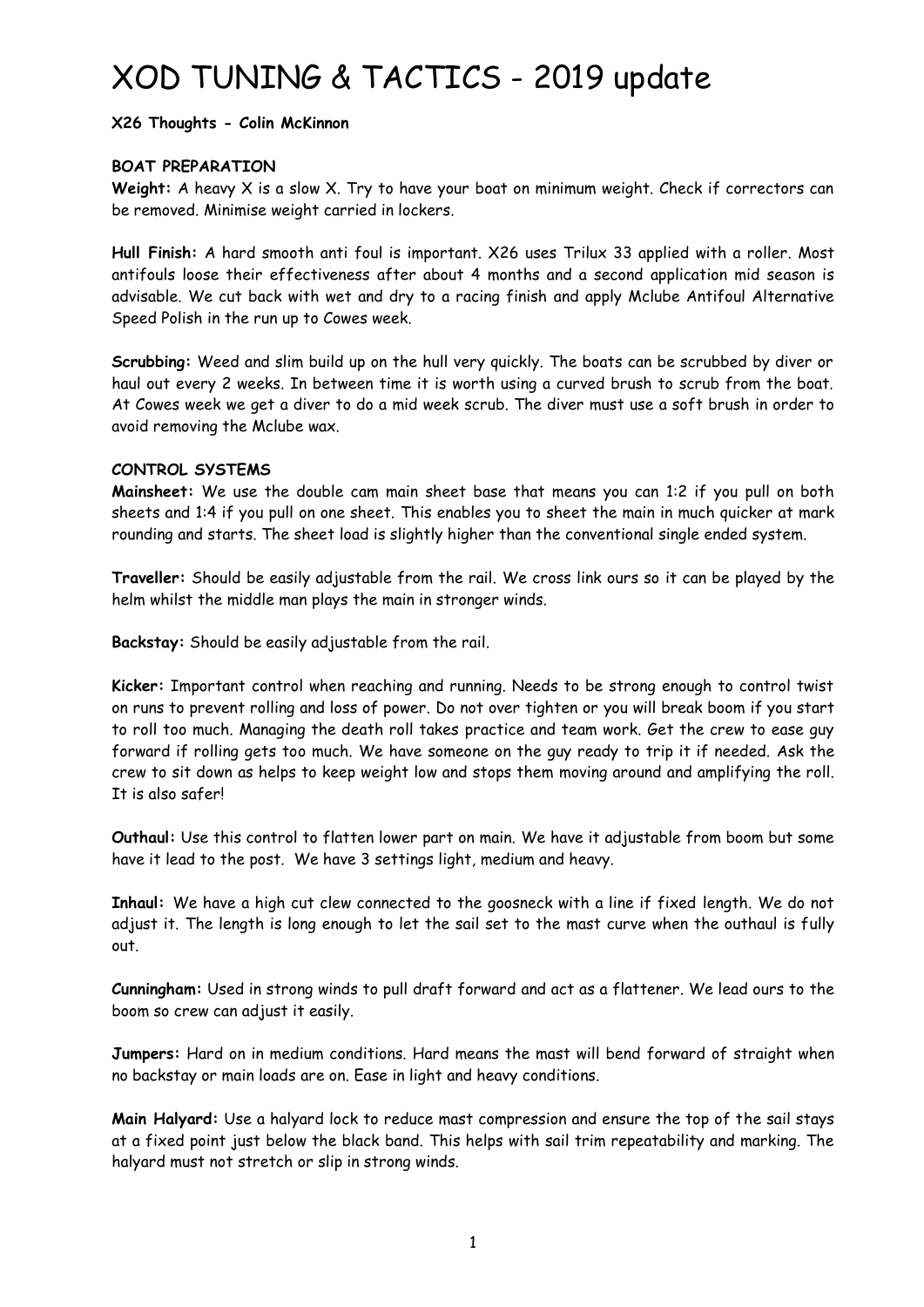**Jib Halyard:** We have soft jib luff with hanks. We have a 4:1 jib halyard lead to the mainsheet post. It allows rapid adjustment of the jib luff tension. We have 3 marks for light medium and heavy as a starting point. We use the jib halyard to adjust the shape of the jib for the wind strength and wave conditions. More tension pulls the draft forward and opens the leech.

**Forestay:** We have an adjustable forestay that is fixed hounds and connected to the stem head with 2:1 control line. There is further 4:1 control line below deck that is lead back to main post. We have separate line that can pull the rig forward without the need to adjust forestay setting. This helps speed in set up as you round the leeward mark. We have 3 marks on the forestay control. These provide a good starting point and allow repeatability. We will then adjust the rake and rig tension based on requirements of wind strength, roughness, and course.

**Jib Sheet Barbour Haulers:** We use a fairlead on a track that runs laterally. The jib fairlead can be adjusted manually with a sprung pin. The height of the jib BH is controlled by 2:1 line that runs to a cleat mounted on the fairlead. We use these controls to manage the jib shape and the slot shape. We move the fairlead out when sailing on rougher water out of harbour. Height of the jib BH depends on wind strength, age of sail, sea state and course. Use the jib tell tales on the luff and the leach to help find the optimum shape.

**Jib Sheets:** We use continuous 2:1 jib sheets. Try to make sure the run with min friction. The advantage of the fine control given by 2:1 outweighs the disadvantage of the extra length of sheet.

**Spinnaker Halyard:** Need to be friction free. Connection to head of spinnaker should be taped to prevent unplanned release. New class rule allows jib halyard to be used if spinnaker halyard is lost up mast. Mark halyard to show when fully up and mark about 4 inches lower for use when close reaching. Spinnaker head snags on jumpers when close reaching and is best lowered slightly.

**Spinnaker Pole:** Must be max length. Pole must be easy to attach. Pole must not bend or break.

**Spinnaker Pole Up/Down Haul:** We have elastic on the up haul run from hound level. We have 2:1 control lines lead to middle of boat so we can easily adjust pole height in all wind strengths without crew having to move around.

**Spinnaker Twinning Lines:** We do not have twinning lines. We have short spinnaker sheets so the sheets very rarely go over the end of the boom. We have to cam cleats on the side deck that can be used when reaching.

**Pumps:** Vital equipment if going outside of harbour. XOD's ship a lot of water. We now have an electric pump which is great. Our back up system is cross-linked pumps mounted so the pumps can be operated with the crew in their heavy weather positions on the rail.

**Safety Lines:** Fit safety lines for use by third member of crew. These improve safety and sitting out. They should be long enough to act as a stirrup for getting back on board.

#### **TUNING**

**General:** The best person to advise you on tuning is your sail maker. XOD's vary a lot in shape and mast stiffness. The following ideas provide a starting point and are based on North sails.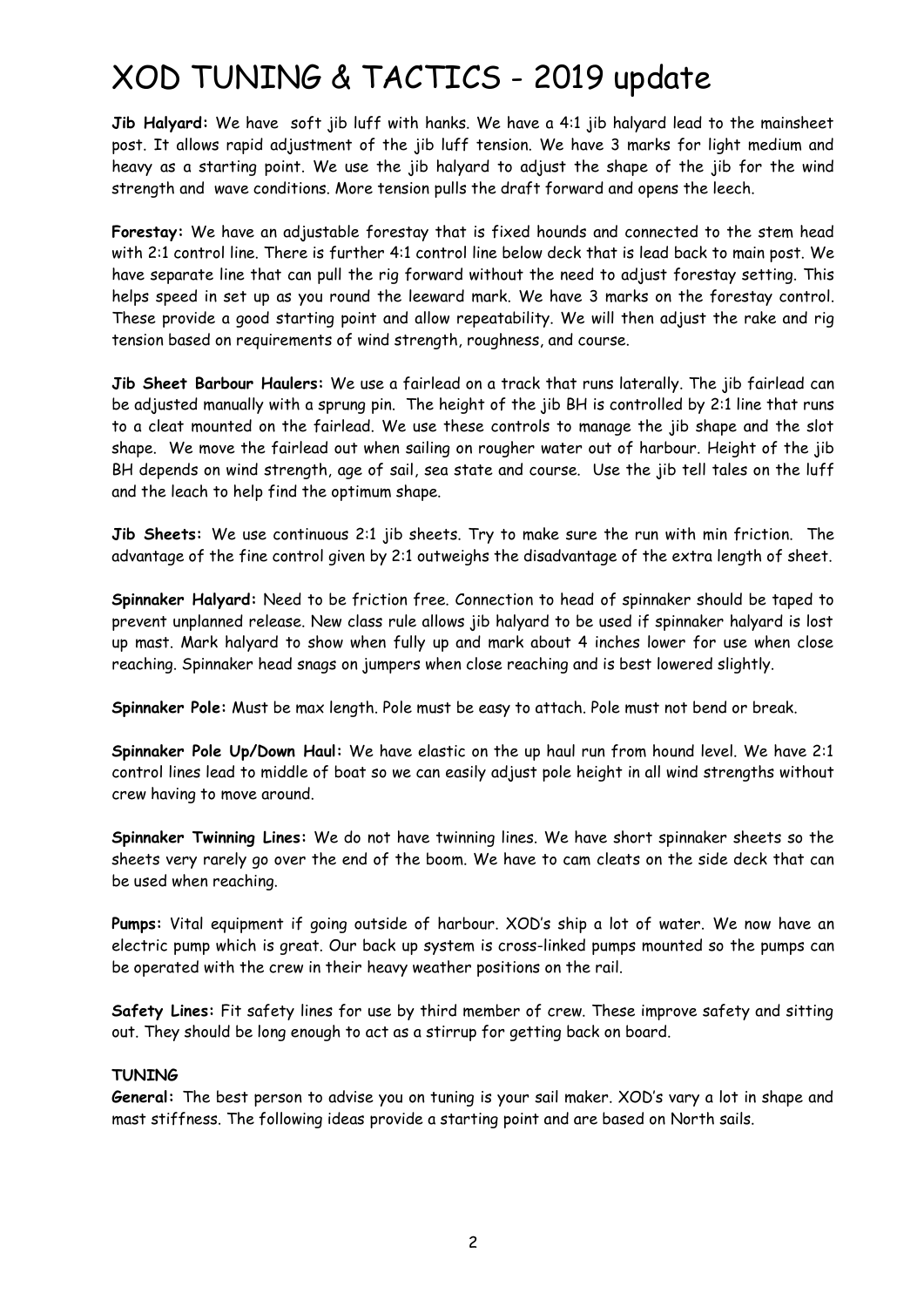**Mast Bend:** There is a large range in the stiffness of different masts. Some sailors go fast with bendy masts and some go fast with stiff masts. The main issue is to ensure that your mainsail is cut to match the bend character of your mast. We have a very stiff mast.

**Mast Heel:** We sail with a mast heel location 6' 4" from the inside stem post to the front of the mast at heel level. This can easily be measured using the spinnaker pole, which should be 6' 6". This position allows the mast be raked forward when running without being inverted by the deck beam at the front of the mast gate. Adjustments to the mast heel may be required once the balance of the boat is known.

**Mast Verticality:** Before fine tuning the Inners and Uppers it is important to check that the mast is exactly upright in the fore and aft plane.

**Inners:** We set the inners so that the mast is held off the deck beam at the front of the mast gate when in the running position. We tie a knot in the back stay so that the mast is straight and does not invert when running. This produces a forward rake when running of about 24". It can look rather alarming but forward rake is fast when going down wind. As with all good things there is a trade off between downwind speed and upwind speed. If you have to much forward rake the inners will be quite long and provide less support for the mast when going upwind. We sacrifice some forward rake to provide some inner support to the mast when sailing up wind.

**Uppers:** We set the uppers at the start of each season on a moderate day. As a starting point, we set the mast rake so the boom is level when the mainsail is up but not sheeted in hard. We set the uppers so they have about 2" lateral play on both sides. You can take a look at others in your fleet and copy their mast rake and upper tension as a starting point. XOD are not Etchelles so a mm specific tuning guide is not available but help is always available.

We go sailing and look up the back of the mast track. This is difficult to do. It's best done by sitting on the deck beside the mast, with feet foreword and looking up the track. You should see the mast stepping out to windward above the inners. This can be difficult to see. If you pull on the windward shroud the mast should step more out to windward. The aim is to let the uppers off a few turns at a time until the mast is straight and the upper hounds are above the inner hounds. This can be done by successive letting off the leeward upper then tacking and looking up the mast. Once you are happy that the mast is straight then check it is vertical. If it is not you have to reset the inners and then reset the uppers. This process all takes some time and needs to be checked regularly to make sure the mast has not gone out of alignment.

**Upwind Mast Rake:** The final part of the process is setting the mast rake. This needs to be done for balance on the helm. We set the boat on a beat in moderate airs with all the sails sheeted correctly. Mark the position of the halyard on the side of the mast. Now get the crew to sit out. (Crew may need some persuasion to sit out when not racing but if you regale them with tales of many huge boat speed gains they usually come round) You should be able let go of the helm and the boat sails on straight.

If the boat rounds up then try telling the crew to sit out more. If it still rounds up try reducing the rake by 4"@8:1 of halyard relative to your mast mark. Continue to find the rake that produces a balanced helm. If the rake is to upright, then you will need to consider moving the mast heel further forward and starting the process again.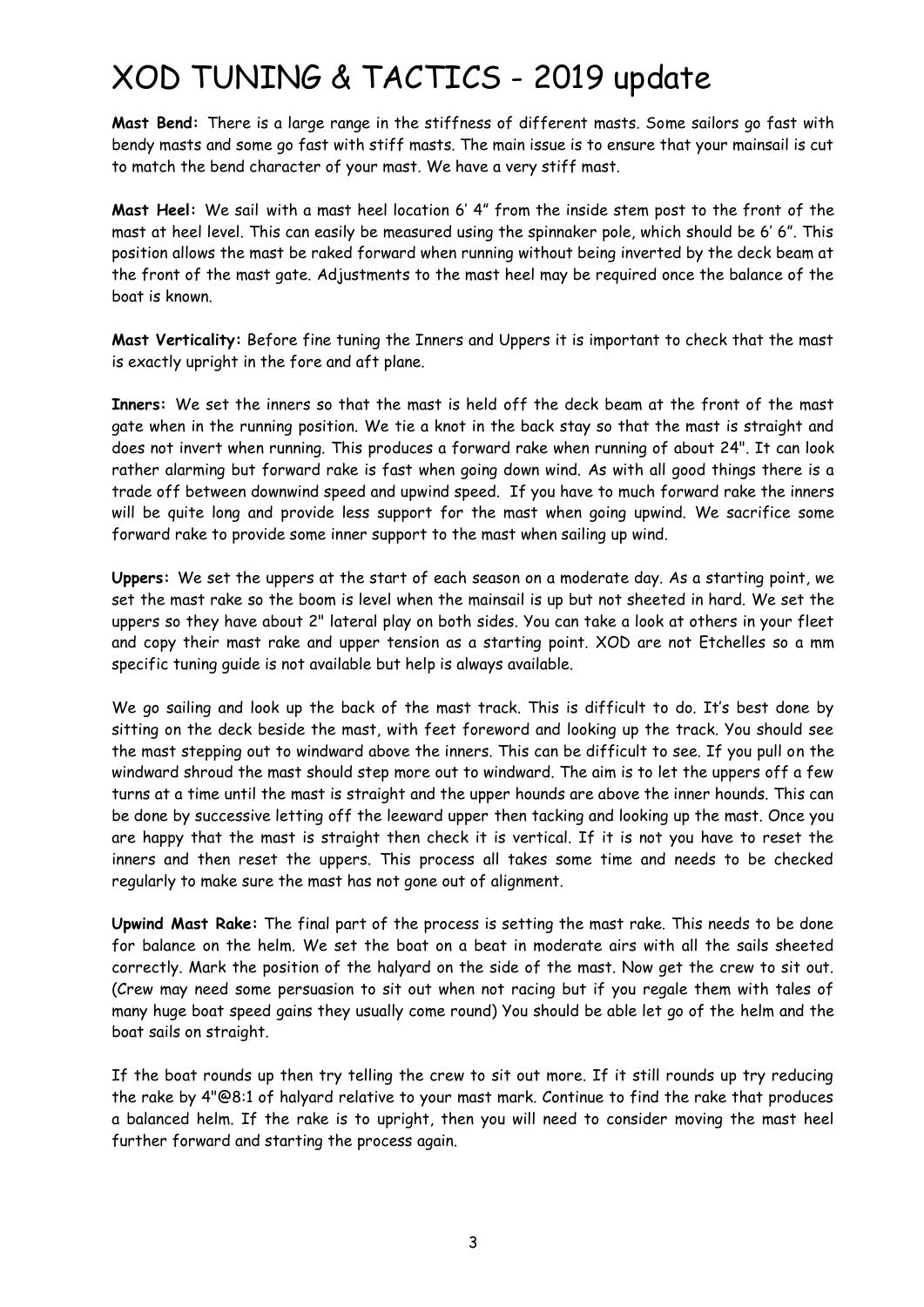Mast rake needs to be set for each wind strength and sea state. In general the halyard will be slightly shorter 8"@8:1 in light airs and slightly longer 8"@8:1 in heavy airs.

When you find a sweet spot for your boat note it down. It may take a whole season to find all the settings. The trick to fast sailing is to be able to find these settings quickly so the crew can concentrate on tactics not boat speed.

**Downwind Mast Rake:** Let the mast forward on the backstay as far as possible. Use the stopper knot in the backstay to limit forward rake. Be careful not to invert the mast.

**Flat water:** We sail with straighter leeches, flatter sails and point higher in flat water conditions.

**Rough water:** As the sea gets rougher we sail with more twist, fuller sails and point lower.

**Lights Airs:** We sail with the rig more upright, sails fuller, more twist, less forestay tension, point lower and smooth / minimise helm movements. We haul the traveller to windward to keep the leech open. We sail big angles when sailing downwind.

**Heavy Airs:** We sail with the rig slightly more raked, sails are flatter or twisted as needed by sea state, more jib halyard tension, (cunningham on hard, jumpers off if v windy). We drop the traveller down first than start to flatten or twist the sails depending on the sea state. We move the jib cars out as the wind increases. The most important thing we do is to get the boat upright and moving forward before we start to try and point. Lots of boats sail along with everything sheeted in and on their ear. They may be pointing high but their VMG is slow. We will let the jib out and drive forward then slowly luff in a series of scallops.

#### **HELMING**

**General:** The XOD is very heavy and consequently takes a long time to get up to speed. Conservation of momentum is the key to fast sailing. Avoid sharp turns or vigorous helm movement.

The difference in XOD boat speeds are very small so tactics and race course position are very important.

The helm must be balanced; sailing along with the breaks on is not fast.

#### **STARTING**

Dinghies can sit on the start line and pull the sails in moments before the start. The XOD needs to be wound up to full speed for at least 30 seconds before the start.

Use you compass to check the line bias. If the line is biased make sure you start at that end.

If there are lot of boats looking to start at the biased end start a few boat lengths up the line and avoid the mêlée as early boats slow down and try not to hit the pin.

Get a transit so you know if you are over the line. People tend to sag back from the middle of the line.

Get your boat set up for the beat before the start.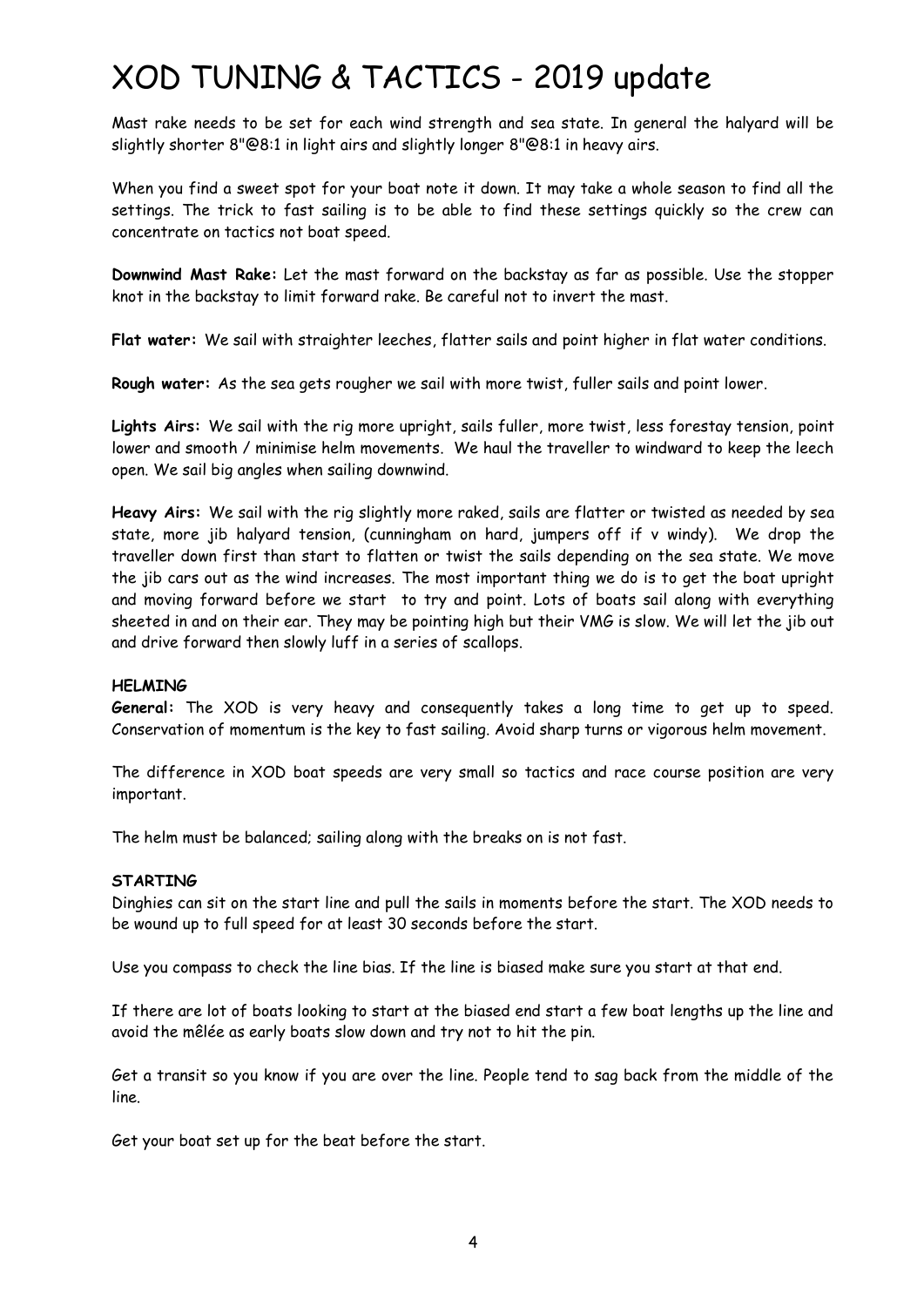Try not to get too close to the line too early. It is better to sail parallel to and about 2 boat lengths down wind of the line until the final 20 seconds. You can then round up and cross the line close hauled. Many boats sail down the line and round up after the gun goes. They risk being luffed over the line and loose distance whist they round up to close hauled.

Boats often line up in groups on starboard tack during the minute before the start. Try sailing down the line on port and tack into a gap with 30 seconds to go. Remember not to leave the tack to late or you will not have time to get up to speed before the start.

If you want to start at a given location, sail through that point on port gybe about 90 seconds before the start, continue sailing down wind at 45 degrees to the line until 60 seconds, gybe round or tack then start to sail back towards the line on starboard tack. You should hit the line on time in the location you want.

## **UPWIND**

The boat must be as flat as possible. This means getting the crew to sit out. It also means learning how to de-power the rig in heavy airs. The keel on an XOD is quite short and stops working when the boat heels over.

The crew should sit together on the rail at the widest part of the hull. As the waves increase it is worth moving aft to help keep the boat dry.

XOD's are badly slowed by disturbed air, so try to find clear air. It is usually worth taking away rather than hanging on in disturbed air.

#### **CROSS WIND**

Set the spinnaker halyard about 4 inches lower than normal when tight reaching. This stops the head of the spinnaker being closed by the jumpers. Adjust the pole to make the clews level. Mark the guy so the pole does not rest on the jib luff. We use none stretch sheets to stop the pole sagging onto the jib luff in heavy weather.

Practice fine reaching with the spinnaker up. The XOD can sail very close to the wind with a spinnaker and still gain ground. Practise windward launches with your crew as they are easy to mess up. When sailing 3 up, David goes to the forestay and we launch the spinnaker from there.

In medium airs let the back stay off and use the kicker from maximum power. In heavy airs apply some back stay to flatten the main and ease the kicker to vent the main. Get the crew to sit out hard in heavy air to keep the boat flat.

It is hard to pass boats to wind ward on a reach. It is usually better to try to position yourself so you get an over lap at the next mark.

Follow in the wake of the boat in front to sail in smooth water.

Remember to sail straight between marks. A lot of boats sail high to protect their wind and then struggle to get down to the mark. It is sometimes worth sailing a low line away from the mark to get clear air. Be careful not to do this if the mark is set high. You will be sailing into bad air from the boats in front and will probably be rolled.

## **DOWN WIND**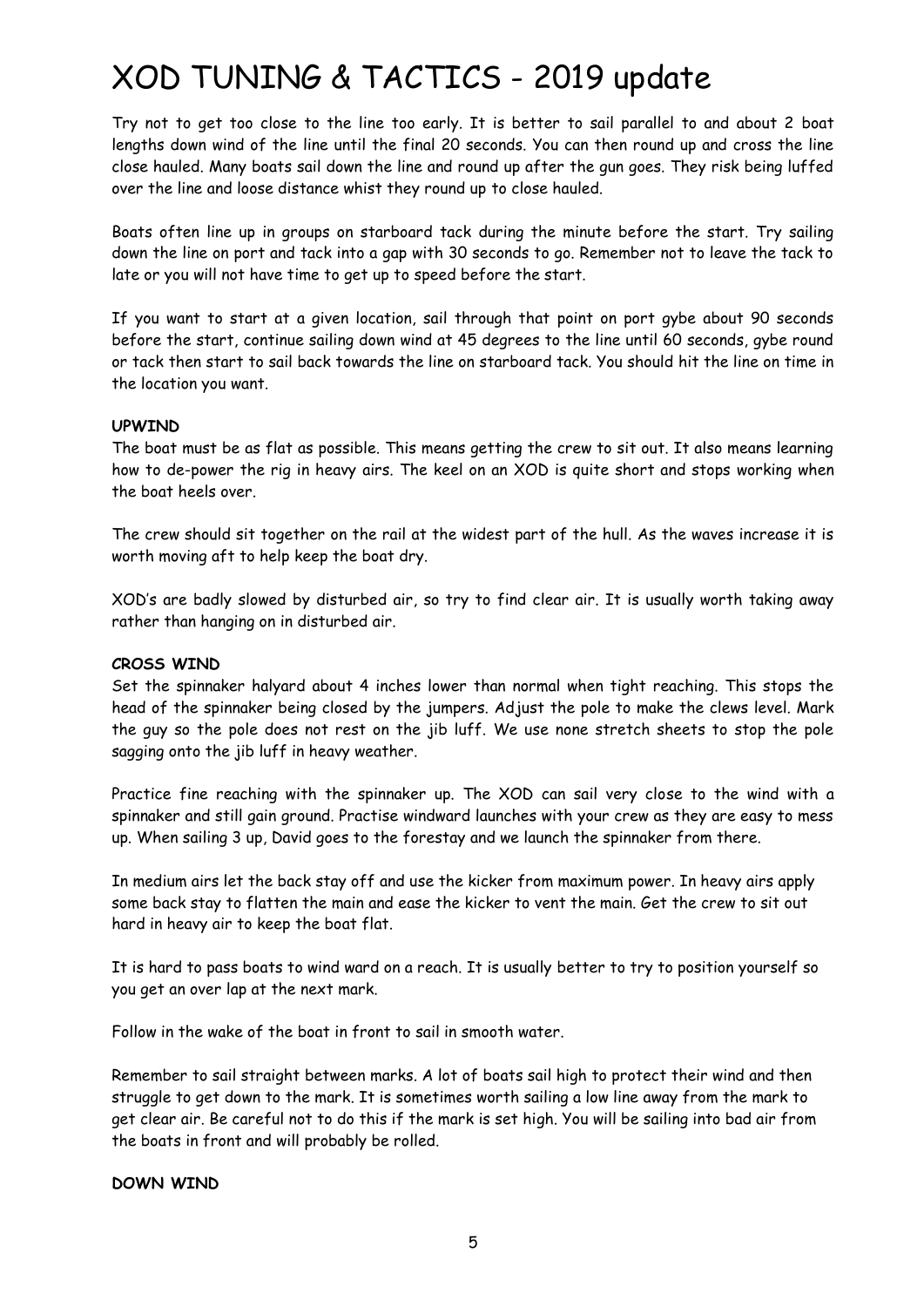Decide which side you want the spinnaker and whether you are going to sail high or low before the mark. A lot of boats go round the mark then make the call which is too late.

Let the back stay right off and pull the rig right forward. Get the main right out and the spinnaker pulling before the pole goes on. Set the pole height so the clews are level. The pole should be set for maximum projected area. Let out the Main in-haul. Use the kicker to control the leach of the main from twisting too much. In heavy airs XOD roll. This can be controlled by applying more kicker, pulling the main in and letting the pole go forward. The last two controls will slow the boat so only use them to control rolling in gusts then revert to maximum projected area. Use the waves to promote surfing. Yes XOD's do surf. You can use large waves to sail below the lay line and thus work the boat to leeward.

As with reaching, sail straight between marks. Have one of you crew look aft to see if boats behind are on your wind. Remember they are on your wind if their Windex is pointing at you. It is apparent wind that counts. If you are behind manoeuvre for position at the next mark. Consider sailing on the wind of the boat in front but remember he may sail higher to protect his wind and this will allow the boats behind to close on both of you.

#### **Chichester harbour racing tips**

There are some excellent racing tips on conservancy site below: https://www.conservancy.co.uk/page/Racing-and-Racing-Tips/330/

#### **Chichester Harbour tides**

I have marked up the Google map of Chichester harbour to show the locations of early ebbs and flood current that sometimes flow at HW and LW.

I have also marked the locations of peek ebb and flood tides at HW-3 and HW+3. The areas of fans and long paying tacks are also marked.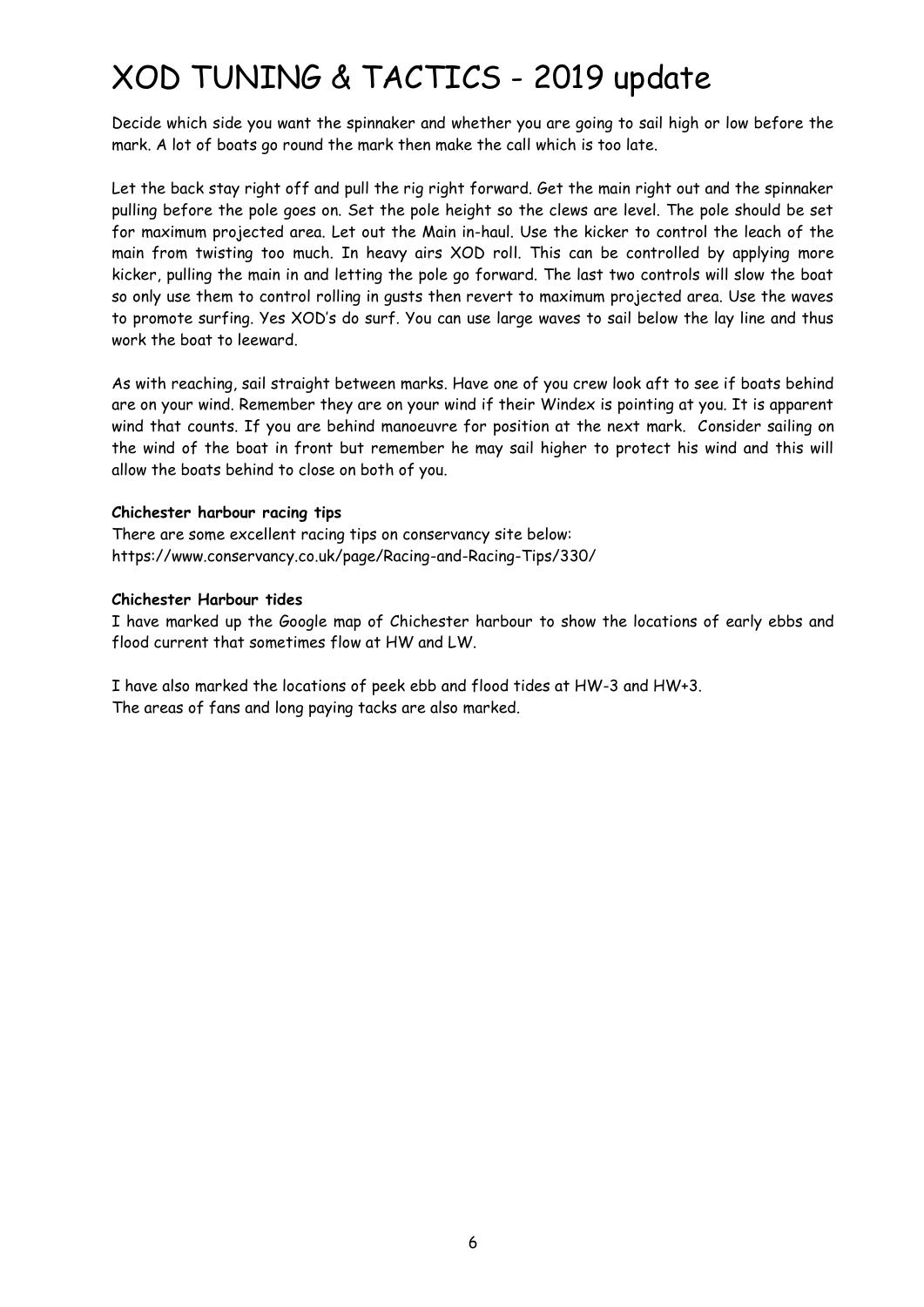## **THE SECRETS FROM X177 – OR STATING THE OBVIOUS?? - Al Ashford**

#### **Boat preparation**

Really do leave this to the team in Bembridge, they do a great job overall – importantly they leave the set up/tuning to me and don't try to guesstimate where things should be.

Usually have the straightforward things done..varnish and antifouling although in 2002 we had the coamings adjusted to the legal limit…really because I have a shorter crew!!

Always have more antifouling 2 weeks prior to Cowes....important if we're using soft antifouling (1998-2001) but more psychological if using hard (2002). In truth white antifouling is probably not the best..but it is pretty!

Seems obvious but make sure the systems work, and move cleats etc that hurt crews. Make sure Compass is easy to see – a problem on 177!

#### **Tuning and set up**

I use the Christian Brewer set up and tuning guide…it works for me – See Yachts and Yachting XOD tuning guide on their website if you don't have a copy.

Obvious Tip – mark everything when you've had a great day, gives a good start point for when you get similar conditions.

It's useful to know how flexible your mast is, flexible masts mean fuller mains!

Have somewhere to clearly write the course down. (we do it twice, each side, on the inside of the coaming). When you've got the course at 5 mins move the kite if need be.

CREW – Sailing two up can be hard work unless you're both gorillas or you work very well together. When three up, make sure you all know who's doing what, especially looking out for other boats!

#### **Starting**

Get to the start area in good time, a few tacks upwind to get feel.

Do the basics well and you'll be front line. (Space to leeward and boat speed is always a good thing). Don't start just to windward of a quick boat, you'll soon be struggling and looking for a gap to tack into.

Crew does the timing and calls out regularly, it's no good as a helm trying to look at your watch when you're the one who's supposed to be steering the boat!

Try and keep out of trouble and don't be afraid to bale out early when you know its going wrong. Remember everything takes a bit longer in an X…getting up to full speed in light breeze can take a full minute or more!

Check the course with 2 mins to go.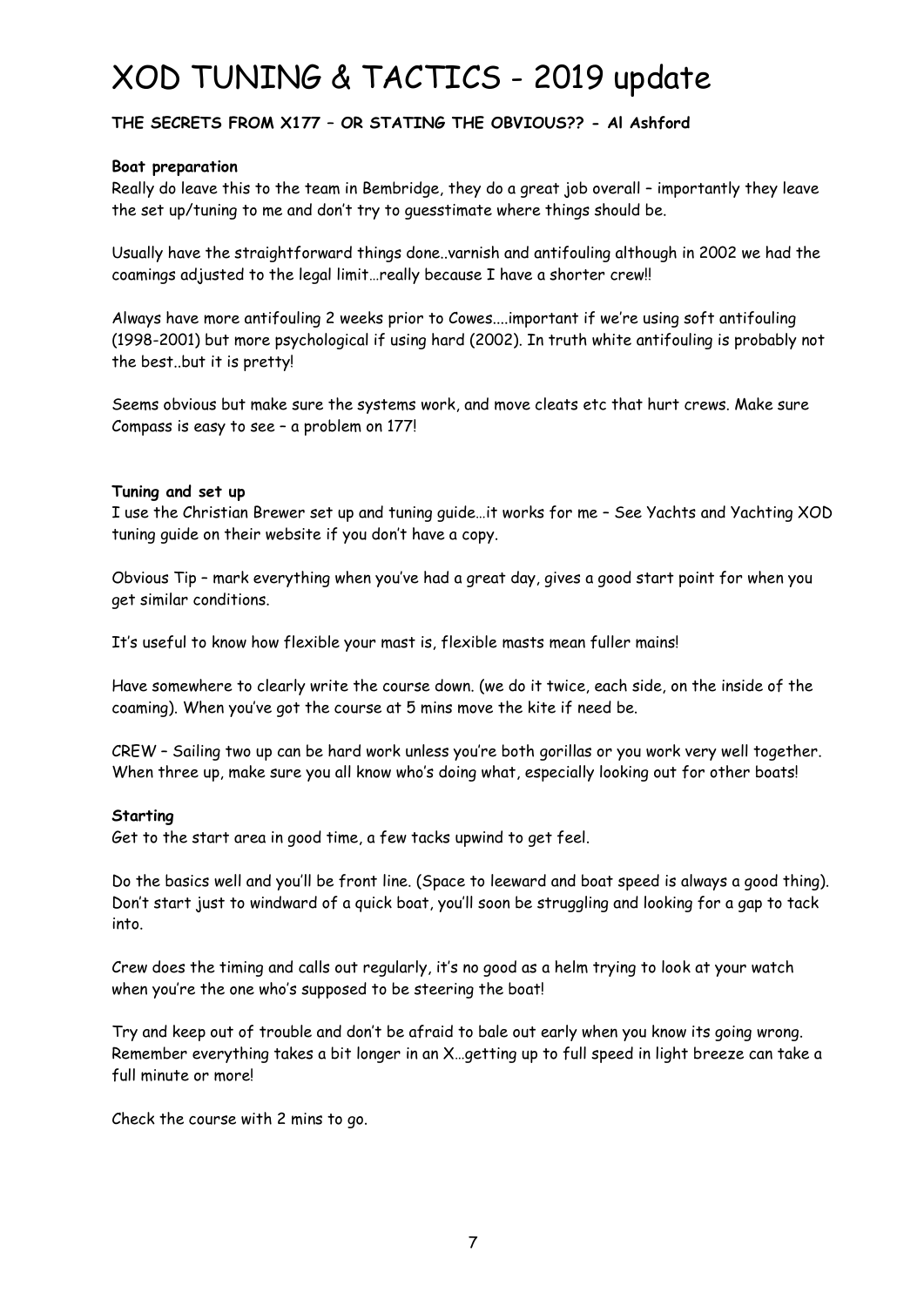If the start line is very biased and there is only one place to start, consider making the second best start a boat length or so away from where the carnage will be (but make sure you're going fast!)

## **Beating**

Crew weight central for and aft in everything except big wind and waves, then move back to get the bow up.

Don't be afraid to take sterns, especially at the start. I'd say that 90% of the time it'll pay later.

Watch for shifts all the time, try and keep in phase and take small pain for long term gain…but beware how far you go in the harbour, the tide is a killer in light breeze and looking for a lift whilst heading for a big negative tide could be costly.

Get to windward of the lay line and a cover tack on boats below when approaching the windward mark is effective, especially with a negative tide effect in the harbour.

## **Running**

Work hard, keep clear air and have a great spinnaker trimmer, Crews that concentrate are golddust.

Out of harbour, waves are good!

## **Reaching**

Often a case of preserving place in the harbour. But an opportunity if there is a long leg. Keep playing the main, look for and hunt for waves.

Make sure the rig is fully powered for the conditions, a classic is to have too much backstay on after a windy beat and then have less power on the reach. This was the reason we overtook Tony P on a Dunes Channel reach – and we went to leeward!

Speed tip – In big fleets keep in the line, keep clear air, don't let people role over you – the last race at Cowes this year was testament to this – last 10 at the first mark after a long reaching leg!

In the harbour, apart from the Tony incident it's rare to pass to leeward.

#### **Finishing**

Top tip…be ahead of the competition…it doesn't matter if it's less than a boat length. (a few minutes is more relaxing..but concentrate all the way to the line).

If your behind, and it's a series, consider the whole regatta..watch out behind before launching an attack. If it's a one off race watch for mistakes on the boat ahead (helms or crews taking jackets off when it's hot means someone either isn't steering or playing the kite), look for other boats/motor boats etc to use as obstacles to assist you in making a move. There are often several classes finishing at the same time, keep clear air, and be decisive in what you want them to do!

#### **Chichester harbour tactics**

If you're new, find out who the quick boats are, they're quick and more often than not go the right way! It's rare that the flyer works…unless you're the jammy sod in 186!